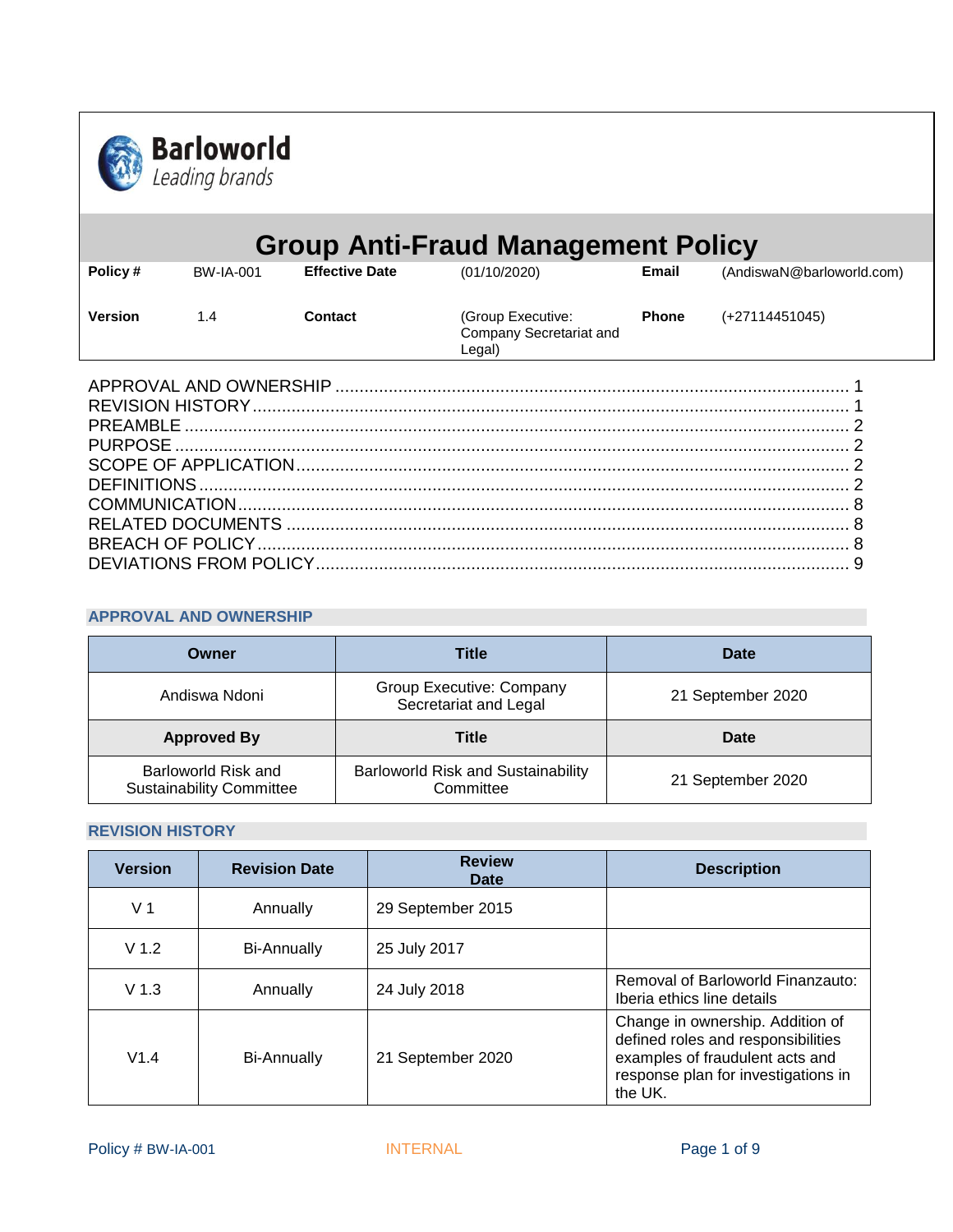### <span id="page-1-0"></span>**PREAMBLE**

Barloworld is committed to maintaining the highest standards of integrity and ethical conduct. Barloworld has implemented a Barloworld Worldwide Code of Conduct ("the Code"), which requires Barloworld directors, management and employees to comply with legislation and our policies to respect others, to be fair, objective and honest, as well as to protect the environment.

### <span id="page-1-1"></span>**PURPOSE**

This Policy is intended to ensure a consistent and effective approach to the process of fraud management, and minimisation of fraud occurrences within the Group.

The Group reserves the right to utilise all avenues available to the full extent of the law to prosecute any perpetrators.

#### <span id="page-1-2"></span>**SCOPE OF APPLICATION**

This policy applies to all employees of Barloworld. It applies to any irregularity or suspected irregularity involving employees, consultants, vendors, contractors and/or any other parties with business relationship with the Group.

The policy aims to serve as the foundation of Barloworld's fraud risk management programme with focus on the key principles of roles and responsibilities encompassing fraud prevention and detection techniques, investigations and recovery and mitigation.

## <span id="page-1-3"></span>**DEFINITIONS**

Notwithstanding any specific legal definitions that may be applied to the following terms in any of the countries in which Barloworld operates, the following definitions are applied for the purposes of this policy.

| D. | <b>Definitions</b>                                                                                                                                                                                                                                                                                                                                                                                                                                             |  |  |  |
|----|----------------------------------------------------------------------------------------------------------------------------------------------------------------------------------------------------------------------------------------------------------------------------------------------------------------------------------------------------------------------------------------------------------------------------------------------------------------|--|--|--|
|    | 1.1 BGIAS - means Barloworld Group Internal Audit Services.                                                                                                                                                                                                                                                                                                                                                                                                    |  |  |  |
|    | 2.1 Defalcation - means to misuse funds; embezzle; failure to account for or pay over money (also<br>read asset) that has been entrusted to one's care; also misappropriation of assets or theft of<br>assets by employees or officers of an organisation.                                                                                                                                                                                                     |  |  |  |
|    | 3.1 Employee – means any person who works for the Group, either on a permanent or fixed term<br>contract basis, and who receives, or is entitled to receive, any remuneration and; in any<br>manner, assists in carrying on or conducting the business of the Group.                                                                                                                                                                                           |  |  |  |
|    | 4.1 Fraud - means the unlawful and intentional misrepresentation or concealment of facts resulting<br>in actual or potential prejudice to another. Examples would include dishonest, non-compliant,<br>irregular or unfair practices with the intention to perpetuate fraud, aimed at personal gain,<br>whether financial or otherwise. Personal gain applies not only to an individual but extends to<br>family, friends and business associates or partners. |  |  |  |
|    | Fraudulent activities include, but are not limited to the following: theft, misappropriation of<br>assets, misrepresentation, misuse of assets, misuse of intellectual or private property, aiding<br>and abetting a crime, insider trading, sharp business practices, misstatement of financial<br>transactions and reports, and concealing transactions.                                                                                                     |  |  |  |
|    | Unethical conduct may or may not constitute illegal or fraudulent behaviour. The Barloworld<br>Worldwide Code of Conduct defines ethical behaviour and required standards of conduct.                                                                                                                                                                                                                                                                          |  |  |  |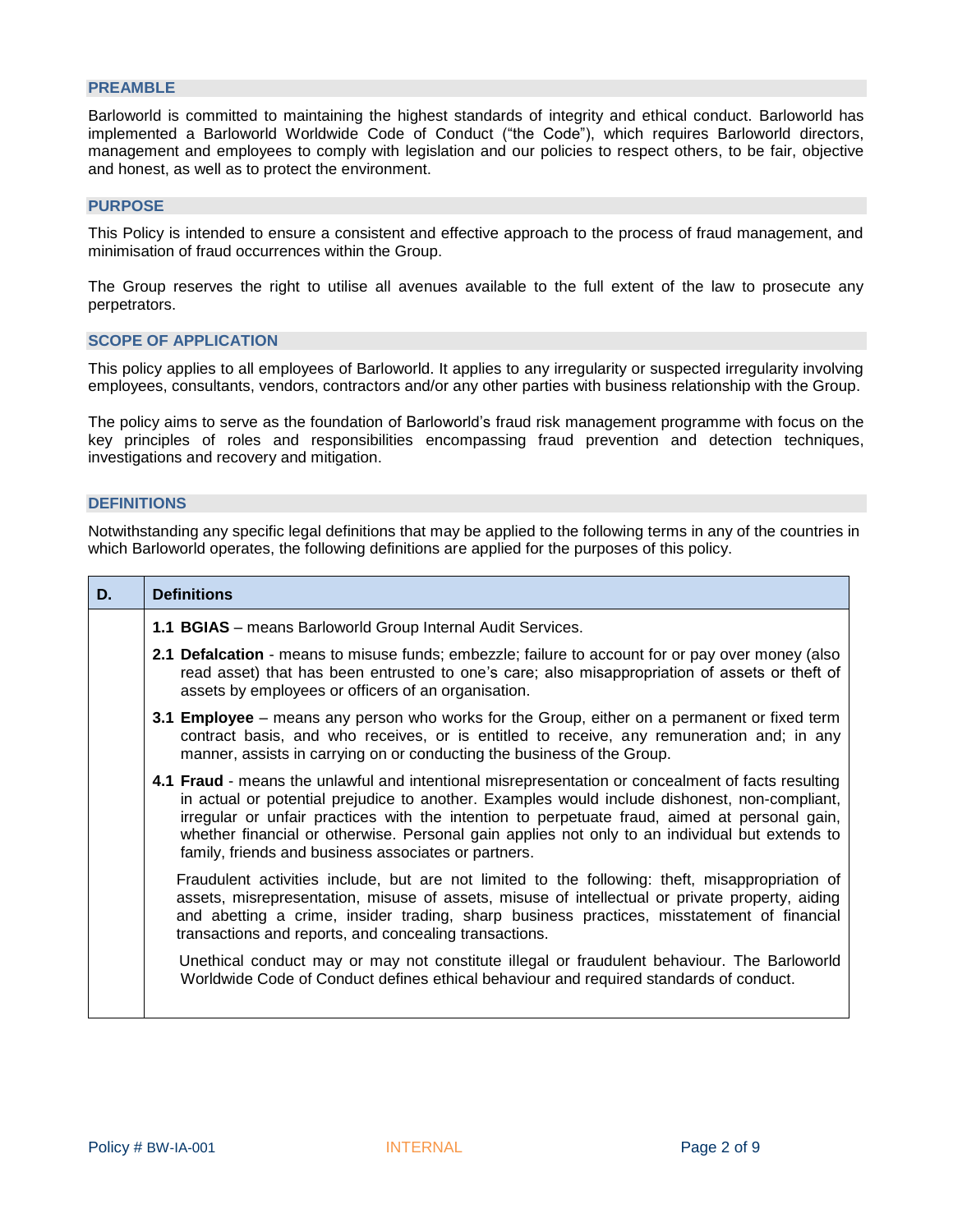| D. | <b>Definitions</b>                                                                                                                                                                                                                                                                                                                                                                                                                                                                                                                                                                                                                                                                                                                                                                                                                                                                                                                                                                                                                                                                                                                                                                                                                                                                       |
|----|------------------------------------------------------------------------------------------------------------------------------------------------------------------------------------------------------------------------------------------------------------------------------------------------------------------------------------------------------------------------------------------------------------------------------------------------------------------------------------------------------------------------------------------------------------------------------------------------------------------------------------------------------------------------------------------------------------------------------------------------------------------------------------------------------------------------------------------------------------------------------------------------------------------------------------------------------------------------------------------------------------------------------------------------------------------------------------------------------------------------------------------------------------------------------------------------------------------------------------------------------------------------------------------|
|    | 5.1 Group - means Barloworld Limited, its subsidiary companies or business units. This includes<br>divisions, companies in which Barloworld has management control or joint ventures where the<br>joint venture partner has agreed that the joint venture will comply with the policy.                                                                                                                                                                                                                                                                                                                                                                                                                                                                                                                                                                                                                                                                                                                                                                                                                                                                                                                                                                                                   |
|    | 6.1 Policy – means this Anti-Fraud Management Policy.                                                                                                                                                                                                                                                                                                                                                                                                                                                                                                                                                                                                                                                                                                                                                                                                                                                                                                                                                                                                                                                                                                                                                                                                                                    |
|    | 7.1 HLRA - means the High Level Risk Assessment.                                                                                                                                                                                                                                                                                                                                                                                                                                                                                                                                                                                                                                                                                                                                                                                                                                                                                                                                                                                                                                                                                                                                                                                                                                         |
|    | 8.1 SFO – means The Serious Fraud Office, a non-ministerial government department of the<br>Government of the United Kingdom that investigates and prosecutes serious or complex fraud<br>and corruption in England, Wales and Northern Ireland. The SFO is a specialist prosecuting<br>authority tackling the top level of serious or complex fraud, bribery and corruption. They take on<br>a small number of large economic crime cases. The Director of the SFO may investigate any<br>suspected offence which appears on reasonable grounds to involve serious or complex fraud.<br>In considering whether to authorize an investigation, the Director will take into account the<br>actual or intended harm that may be caused to: the public, or the reputation and integrity of the<br>UK as an international financial centre, or the economy or prosperity of the UK and whether the<br>complexity and nature of the suspected offence warrants the application of the SFO's specialist<br>skills, powers and capabilities to investigate and prosecute. They also pursue criminals for the<br>financial benefit they have made from their crimes and assist overseas jurisdictions with their<br>investigations into serious and complex fraud, bribery and corruption cases. |
|    | A potential case must meet certain criteria before it is taken on. In deciding, the Director will take<br>into account all the circumstances of the case and consider: cases which undermine UK<br>commercial/financial PLC in general and the City of London in particular; cases where the actual<br>or potential loss involved are high; cases where actual or potential harm is significant; cases<br>where there is a very significant public interest element; and new species of fraud.                                                                                                                                                                                                                                                                                                                                                                                                                                                                                                                                                                                                                                                                                                                                                                                           |

# **POLICY STATEMENT**

 $\blacksquare$ 

| 1.    | <b>Roles and Responsibilities</b>                                                                                                                                                                                                                                                                                                                           |
|-------|-------------------------------------------------------------------------------------------------------------------------------------------------------------------------------------------------------------------------------------------------------------------------------------------------------------------------------------------------------------|
| 1.1   | Audit Committee -                                                                                                                                                                                                                                                                                                                                           |
|       | As per the terms of reference, the responsibilities of the Audit Committee is to disclose:                                                                                                                                                                                                                                                                  |
|       | "5.3.4 - to the board and the stakeholders in the integrated report weaknesses in financial controls,<br>whether from design, implementation or execution, that are considered material (individually or in<br>combination with other weaknesses) and that resulted in actual material financial loss, fraud or<br>material errors";                        |
|       | "5.6.2 - establish and maintain a whistle-blowers line to enable employees and outside whistle-blowers<br>to report in confidence their concerns about possible improprieties in matters of financial and<br>sustainability reporting, or non- compliance with laws and regulations that may have a direct or indirect<br>effect on integrated reporting."; |
|       | "5.6.4 - evaluate the effectiveness of the design and implementation of internal financial controls and<br>the nature and extent of any significant weaknesses in the design, implementation or execution of<br>internal financial controls that may have resulted in material financial loss, fraud, corruption or error."                                 |
|       | "5.9.2 - to oversee fraud and corruption risks in relation to financial reporting."                                                                                                                                                                                                                                                                         |
| $1.2$ | Social, Ethics and Transformation Committee-                                                                                                                                                                                                                                                                                                                |
|       | As per the terms of reference, the responsibilities of the Social, Ethics and Transformation Committee                                                                                                                                                                                                                                                      |
|       | <b>INTERNAL</b><br>Page 3 of 9<br>Policy # BW-IA-001                                                                                                                                                                                                                                                                                                        |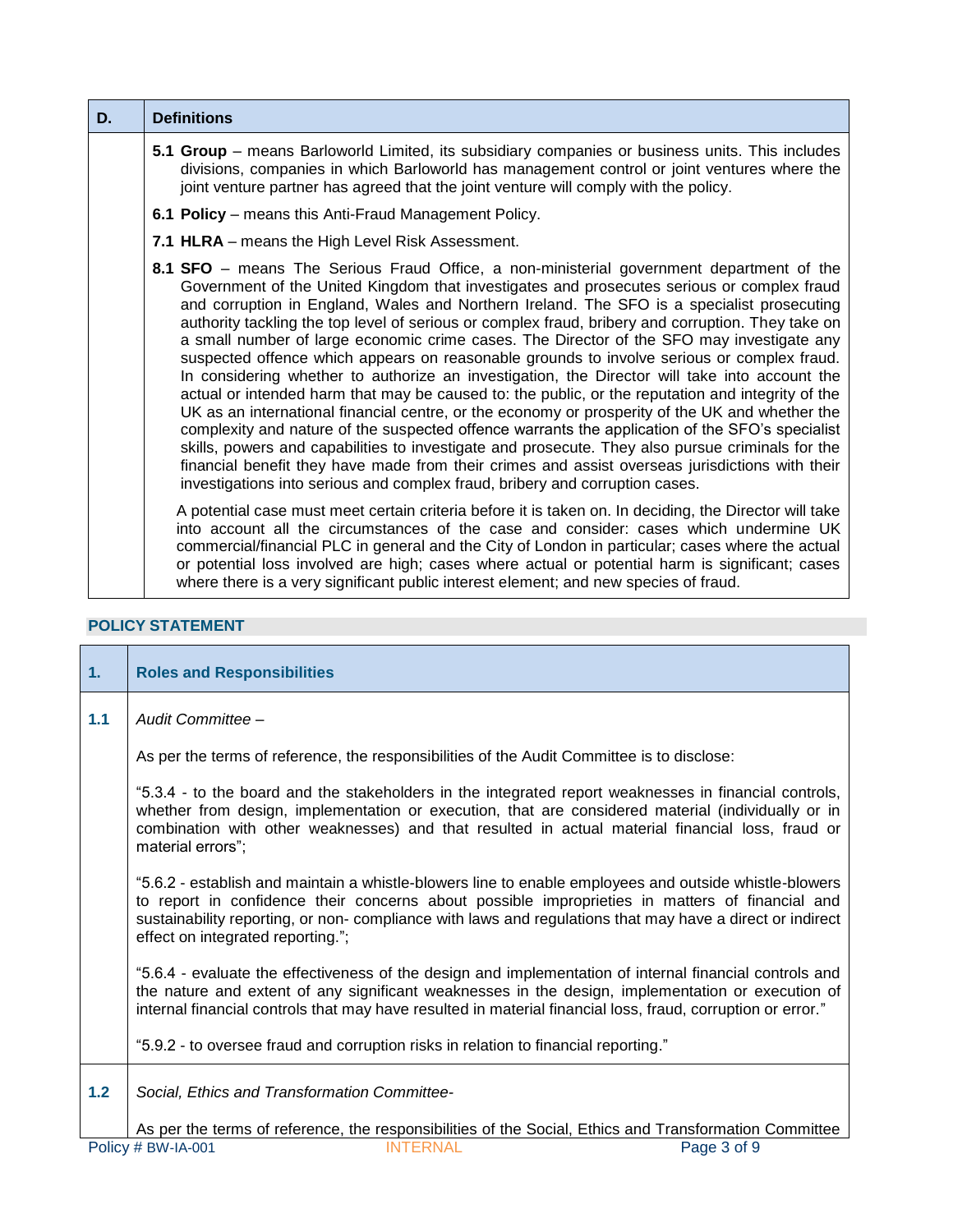|     | is to:                                                                                                                                                                                                                                                                                                                                                                                                                                                                                                                                                                                                                                                                                                                                                                                                                                               |
|-----|------------------------------------------------------------------------------------------------------------------------------------------------------------------------------------------------------------------------------------------------------------------------------------------------------------------------------------------------------------------------------------------------------------------------------------------------------------------------------------------------------------------------------------------------------------------------------------------------------------------------------------------------------------------------------------------------------------------------------------------------------------------------------------------------------------------------------------------------------|
|     | "5.4 Ensure that the whistle-blowers line is routinely publicized so that employees and other parties<br>are aware of its existence. At least annually, consider and review whistle-blowers line reports and<br>activities related to any fraud, misconduct, breakdown in internal controls, or conflicts of interest, as<br>well as procedures for handling allegations from "whistle-blowers".                                                                                                                                                                                                                                                                                                                                                                                                                                                     |
| 1.3 | The Risk and Sustainability Committee                                                                                                                                                                                                                                                                                                                                                                                                                                                                                                                                                                                                                                                                                                                                                                                                                |
|     | The Risk and Sustainability Committee, established and empowered by the Board, operates with<br>terms of reference established by the board of directors of Barloworld ("the Board"). The Risk and<br>Sustainability Committee assists the Board in reviewing the risk management process and the<br>significant risks facing the Group.                                                                                                                                                                                                                                                                                                                                                                                                                                                                                                             |
| 1.4 | Management                                                                                                                                                                                                                                                                                                                                                                                                                                                                                                                                                                                                                                                                                                                                                                                                                                           |
|     | Management is accountable to "set the tone at the top". Managers are responsible for ensuring that an<br>adequate system of control exists within their areas of responsibility and that controls operate<br>effectively. The responsibility for the prevention, detection and investigation of fraud, therefore, rests<br>primarily with managers. Management should create an environment, which is intolerant to fraud.                                                                                                                                                                                                                                                                                                                                                                                                                           |
|     | Management is accountable to ensure that adequate fraud risk management processes are in place,<br>including the identification of potential fraud risks. There is a need for all managers to assess the<br>types of risk involved in the operations for which they are responsible; to review and test the control<br>systems for which they are responsible regularly; to ensure that controls are being complied with and<br>to satisfy themselves that their systems continue to operate effectively. Management should develop<br>on-going monitoring processes to evaluate, remedy and continuously improve fraud prevention<br>controls. Controls should be reviewed and updated as necessary, but in any event on an annual basis.                                                                                                           |
|     | Please refer to the Barloworld Risk Management Plan and Policy for the Guidelines for the Execution<br>of the HLRA Process and submission of divisional Risk Registers to the Corporate Office.                                                                                                                                                                                                                                                                                                                                                                                                                                                                                                                                                                                                                                                      |
| 1.5 | Employees-                                                                                                                                                                                                                                                                                                                                                                                                                                                                                                                                                                                                                                                                                                                                                                                                                                           |
|     | Employees are responsible to act at all times with the highest degree of honesty, integrity and<br>accountability. Employees must conduct their duties in a manner that safeguards Barloworld's<br>resources and assets. Employees shall comply with the Barloworld Worldwide Code Conduct. If fraud,<br>violation, unethical conduct or dishonest practice is suspected and/or verified, then it should be<br>reported to their Supervisor, Manager or HC Manager, of which that person is then responsible for<br>reporting the matter immediately to the Divisional Legal Counsel. Alternatively, matters can be<br>reported anonymously by contacting the Barloworld Ethics Line (Tip-Offs Anonymous is independently<br>managed by a division of Deloitte) and provide any required supporting information during the<br>investigation process. |
| 1.6 | <b>Group Risk</b>                                                                                                                                                                                                                                                                                                                                                                                                                                                                                                                                                                                                                                                                                                                                                                                                                                    |
|     | Group Risk is responsible for providing the guidance to divisions regarding fraud investigations to<br>ensure matters are investigated and followed up by the application of any remedies available within<br>the full extent of the law.                                                                                                                                                                                                                                                                                                                                                                                                                                                                                                                                                                                                            |
| 1.7 | Internal Audit-                                                                                                                                                                                                                                                                                                                                                                                                                                                                                                                                                                                                                                                                                                                                                                                                                                      |
|     | Consistent with The IIA's International Standards for the Professional Practice of Internal Auditing on<br>proficiency (1210.A2), internal auditors must have sufficient knowledge to evaluate the risk of fraud<br>and the manner in which it is managed by the organisation.                                                                                                                                                                                                                                                                                                                                                                                                                                                                                                                                                                       |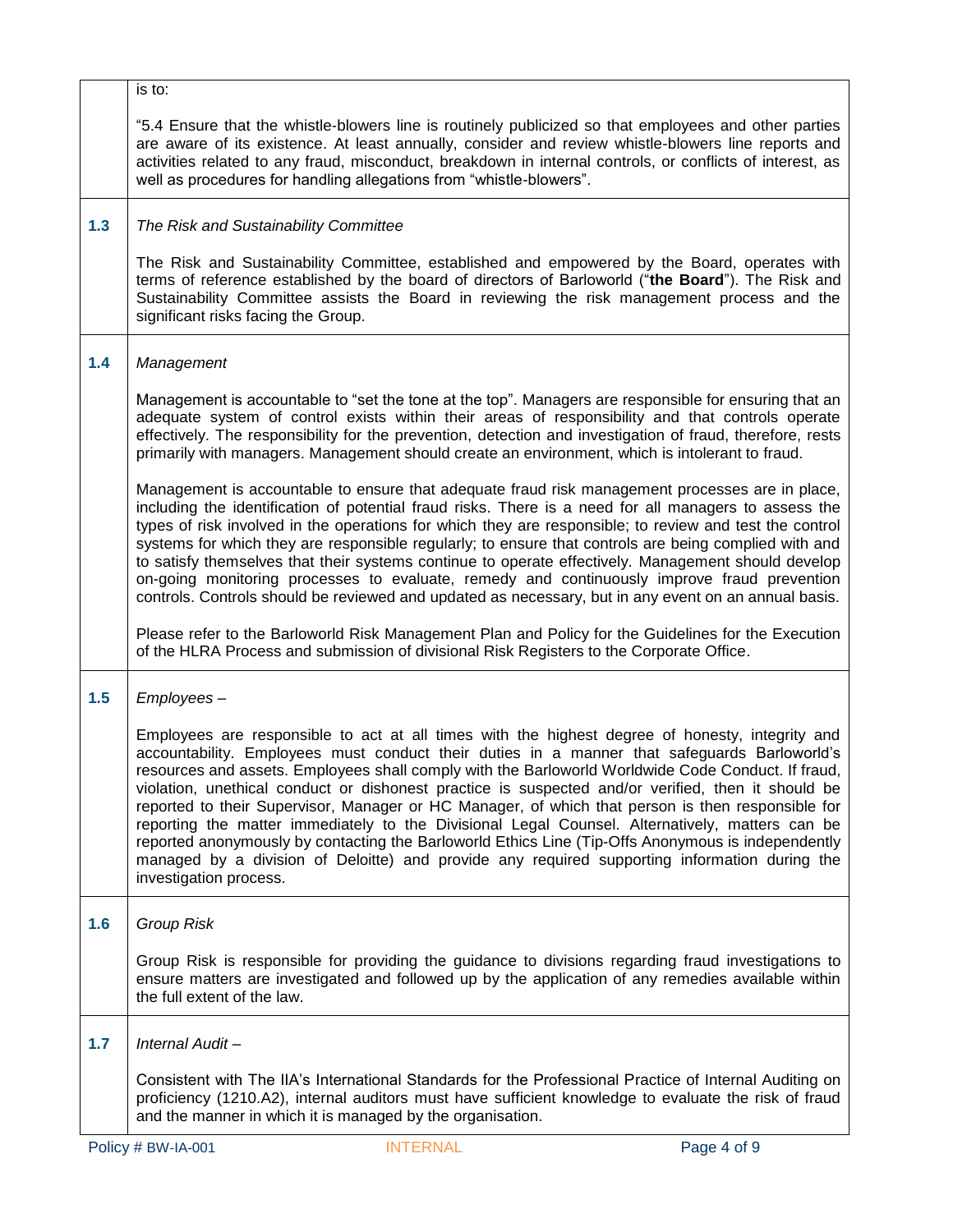|     | It is not Internal Audit's direct responsibility to prevent fraud happening within the business. This is the<br>responsibility of management as the first line of defense.                                                                                                                      |  |
|-----|-------------------------------------------------------------------------------------------------------------------------------------------------------------------------------------------------------------------------------------------------------------------------------------------------|--|
|     | The Internal Auditor is responsible to evaluate the adequacy of the internal control system, prioritize<br>auditing activities in accordance with a documented risk assessment plan, and provide<br>recommendations, through consulting and assurance activities.                               |  |
|     | Group Internal Audit will on a bi-annual basis consolidate all defalcations reported by the divisions for<br>submission to the Group Audit Committee.                                                                                                                                           |  |
| 2.  | <b>Fraud Risk Assessment</b>                                                                                                                                                                                                                                                                    |  |
| 2.1 | This involves the process of identifying potential fraud risks, assessing the likelihood and impact of the<br>potential fraud risk and taking the necessary steps to prevent, detect and/ or minimise losses.                                                                                   |  |
| 2.2 | All divisions in the performance of their own risk assessments should include an assessment of<br>potential fraud risks and how to mitigate those risks. Please refer to the Barloworld Risk Management<br>Plan and Policy for the Guidelines for the Execution of the Barloworld HLRA Process. |  |
| 2.3 | Divisional management to ensure the responsible persons are tasked with the responsibility of<br>ensuring the fraud risk assessments are performed and suitable persons assigned to conduct<br>investigations.                                                                                  |  |
| 3.  | <b>The Process of Fraud Management</b>                                                                                                                                                                                                                                                          |  |
| 3.1 | There are five phases of fraud risk management, namely:                                                                                                                                                                                                                                         |  |
|     | Fraud risk assessment: To identify potential fraud threats and implement appropriate measures;<br>٠                                                                                                                                                                                             |  |
|     | Prevention: Actions taken to deter or prevent fraud from occurring;<br>٠                                                                                                                                                                                                                        |  |
|     | Detection: Actions aimed at uncovering or revealing the presence of fraud or fraud attempts;<br>٠                                                                                                                                                                                               |  |
|     | Investigation: Gathering evidence of the detected/uncovered fraud or fraud attempts which will<br>assist to recover assets and/or build a case to stop the perpetrator, obtain resolution and facilitate<br>successful prosecution and conviction; and                                          |  |
|     | Recovery and mitigation: Action taken to recover assets or losses, implementation of prevention<br>٠<br>strategy to reduce fraud and avert further losses resulting from the fraud.                                                                                                             |  |
| 4.  | <b>Examples of Fraudulent Acts</b>                                                                                                                                                                                                                                                              |  |
| 4.1 | Examples of fraudulent acts include but not limited to:                                                                                                                                                                                                                                         |  |
|     | Impropriety in the handling or reporting of money or financial transactions;<br>٠                                                                                                                                                                                                               |  |
|     | Profiteering as a result of abuse of privileged information;<br>$\blacksquare$                                                                                                                                                                                                                  |  |
|     | Misappropriation of funds, securities, supplies, or other assets;<br>٠                                                                                                                                                                                                                          |  |
|     | Extortion where a person or entity is coerced into providing benefit in exchange for acting (or<br>٠<br>failing to act) in a particular manner;                                                                                                                                                 |  |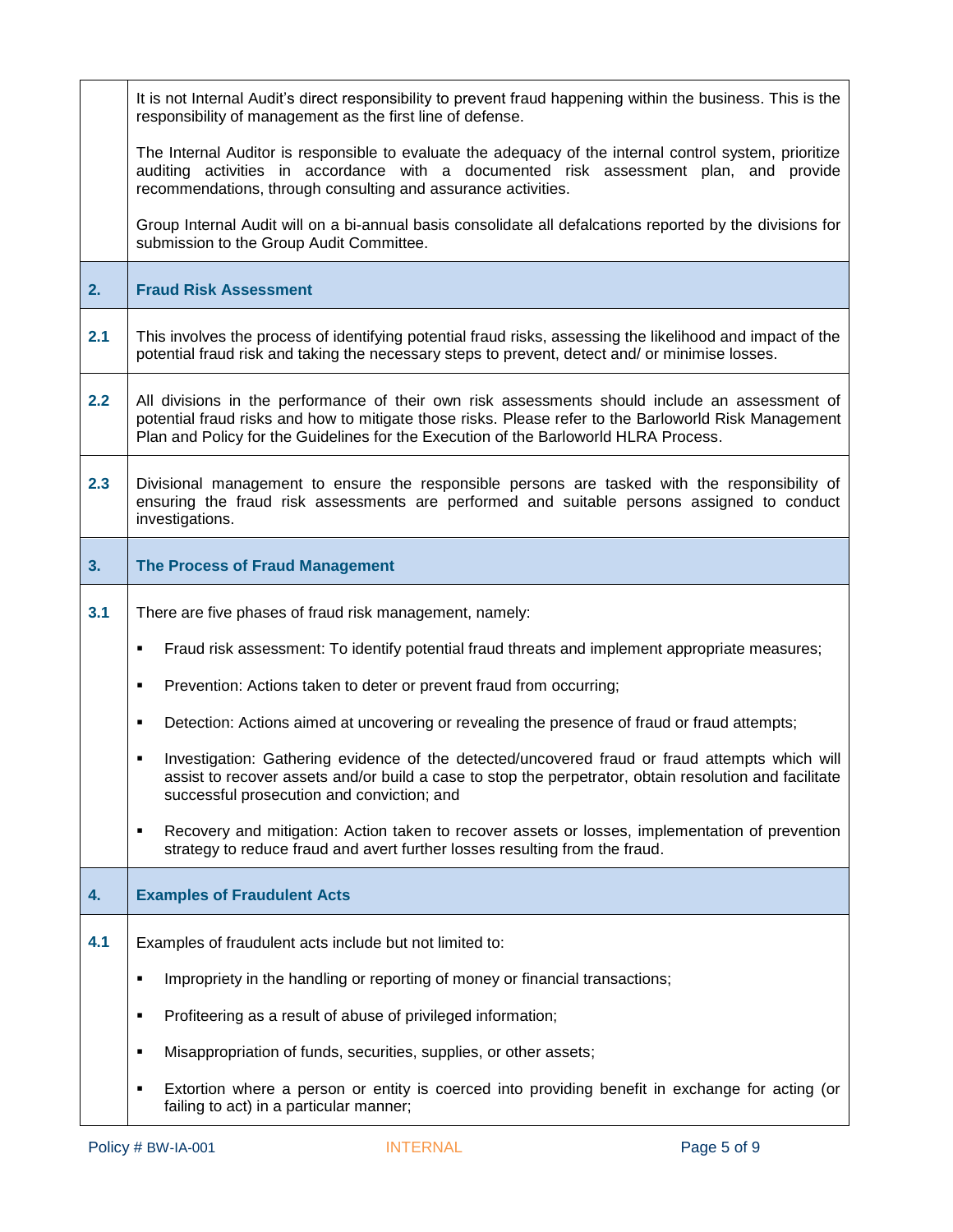|     | Accepting tangible or non-tangible items or favours of material value from contractors, vendors or<br>٠<br>persons providing services/materials to the Group, unless this is done in terms of the Group Policy<br>on the receipt of gifts by Employees;                                                                                                                                                                                                                                                                                                                                                                                                                                                              |
|-----|----------------------------------------------------------------------------------------------------------------------------------------------------------------------------------------------------------------------------------------------------------------------------------------------------------------------------------------------------------------------------------------------------------------------------------------------------------------------------------------------------------------------------------------------------------------------------------------------------------------------------------------------------------------------------------------------------------------------|
|     | Seeking anything of material value from contractors, vendors or persons<br>providing<br>٠<br>services/materials to the Group, for an Employee's personal gain;                                                                                                                                                                                                                                                                                                                                                                                                                                                                                                                                                       |
|     | Embezzlement involving the theft of resources by persons entrusted with the authority and control<br>٠<br>of such resources; and                                                                                                                                                                                                                                                                                                                                                                                                                                                                                                                                                                                     |
|     | Wilful destruction, removal or inappropriate use of records, furniture, fixtures and equipment.<br>٠                                                                                                                                                                                                                                                                                                                                                                                                                                                                                                                                                                                                                 |
| 5.  | <b>Fraud Response Plan (outside UK)</b>                                                                                                                                                                                                                                                                                                                                                                                                                                                                                                                                                                                                                                                                              |
| 5.1 | Any employee who becomes aware of, or reasonably suspects, fraud should report it immediately to<br>their Line Manager, divisional management responsible for risk and / or compliance or HC business<br>partner, and that person is then responsible for reporting the matter immediately to the relevant<br>divisional executive.                                                                                                                                                                                                                                                                                                                                                                                  |
| 5.2 | Alternatively, matters can be reported anonymously by contacting the Barloworld Ethics Line as set<br>out in the Global Whistle-Blowing policy. This is an independent and confidential system through<br>which employees can report, inter alia, fraud or suspected fraud.                                                                                                                                                                                                                                                                                                                                                                                                                                          |
| 5.3 | The Barloworld Ethics Line is intended to encourage employees to raise serious concerns relating to<br>fraud or suspected fraud without fear of victimisation. The Protected Disclosures Act 26 of 2000 and<br>the Group Whistleblowing Policy aims to protect employees from being harassed, victimized or<br>dismissed when they blow the whistle in good faith on wrongdoers in the workplace. Barloworld will<br>not penalise an employee for raising an ethical issue in good faith. In addition, Barloworld does not<br>tolerate any reprisal, retaliation, retribution, harassment or occupational detriment by any individual<br>against an employee for raising a concern or making a report in good faith. |
| 5.4 | Employees will be subject to disciplinary action and may be subject to legal liability if malicious and/or<br>false allegations are deliberately made.                                                                                                                                                                                                                                                                                                                                                                                                                                                                                                                                                               |
| 5.5 | An investigation team will be appointed via the relevant divisional executive management.                                                                                                                                                                                                                                                                                                                                                                                                                                                                                                                                                                                                                            |
|     | Members of the investigation team will have:                                                                                                                                                                                                                                                                                                                                                                                                                                                                                                                                                                                                                                                                         |
|     | • Free and unrestricted access to all relevant company records and premises, whether owned or<br>rented; and                                                                                                                                                                                                                                                                                                                                                                                                                                                                                                                                                                                                         |
|     | • The authority to examine, copy, and/or remove all or any portion of the contents of files, desks,<br>cabinets, and other storage facilities on the premises without prior knowledge or consent of any<br>individual who might use or have custody of any such items or facilities when it is within the scope of<br>their investigation.                                                                                                                                                                                                                                                                                                                                                                           |
|     | The members of the investigation team will inform divisional executive management of any cases of<br>impairment of access to the information for the investigation.                                                                                                                                                                                                                                                                                                                                                                                                                                                                                                                                                  |
| 5.6 | All fraud allegations will be investigated and followed up by the application of any remedies available<br>within the full extent of the law.                                                                                                                                                                                                                                                                                                                                                                                                                                                                                                                                                                        |
| 5.7 | All investigations must be treated as strictly confidential. Only the Executive: Ethics and Compliance<br>must be informed. Any further reporting is made by the responsible person / divisional executive                                                                                                                                                                                                                                                                                                                                                                                                                                                                                                           |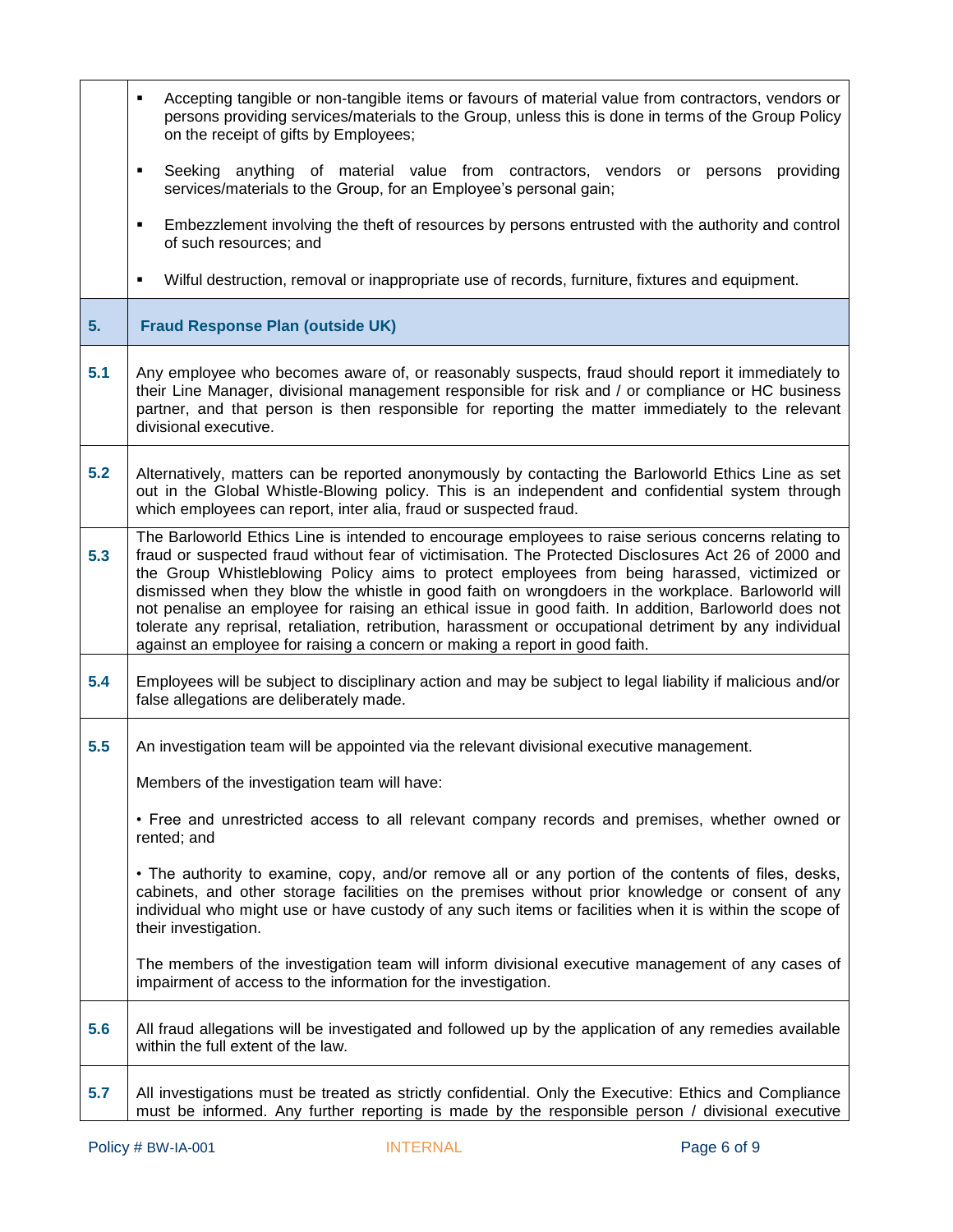|     | management overseeing the investigation.                                                                                                                                                                                                                                                                                                                                                                                                                                                                                                                                                                                                                                         |
|-----|----------------------------------------------------------------------------------------------------------------------------------------------------------------------------------------------------------------------------------------------------------------------------------------------------------------------------------------------------------------------------------------------------------------------------------------------------------------------------------------------------------------------------------------------------------------------------------------------------------------------------------------------------------------------------------|
|     | Employees or management (other than the Executive: Ethics and Compliance) suspecting fraudulent<br>activity are not permitted to personally conduct investigations or interviews/interrogations related to<br>any suspected fraudulent act, without consultation with their relevant divisional executive management<br>responsible for investigations.                                                                                                                                                                                                                                                                                                                          |
|     | Any investigative activity required will be conducted without regard to the suspected wrongdoer's<br>length of service, position/title, or relationship to the company or Group.                                                                                                                                                                                                                                                                                                                                                                                                                                                                                                 |
|     | Disclosing any information about the investigation to the person suspected of wrongdoing without the<br>consent of the divisional executive management overseeing the investigation, and the Executive:<br>Ethics and Compliance is a gross misconduct.                                                                                                                                                                                                                                                                                                                                                                                                                          |
|     | All records and reports of the investigation process should be retained in a safe place with restricted<br>access under the custody by the Executive: Ethics and Compliance.                                                                                                                                                                                                                                                                                                                                                                                                                                                                                                     |
| 5.8 | When a fraud occurs, Divisional Management will immediately review all relevant controls in order to<br>prevent similar frauds occurring.                                                                                                                                                                                                                                                                                                                                                                                                                                                                                                                                        |
| 5.9 | Divisional Management is responsible for ensuring that reported matters in scope of this policy (not<br>received through the Barloworld Ethics Line) are escalated to the person/persons responsible,<br>Divisional Audit Review Committee and Barloworld Group Audit Committee. Divisional Management<br>must utilize the Group Defalcation reporting process which is completed on a bi-annual basis and<br>consolidated by BGIAS to report all instances of fraud.                                                                                                                                                                                                            |
| 6.  | Investigation for fraud within UK owned entities or entities conducting business in the UK                                                                                                                                                                                                                                                                                                                                                                                                                                                                                                                                                                                       |
|     |                                                                                                                                                                                                                                                                                                                                                                                                                                                                                                                                                                                                                                                                                  |
| 6.1 | For further consideration relating to internal investigations, the UK's SFO published the Corporate<br>Cooperation Guidance for fraud. The memorandum sets out indicators of good practice which the<br>SFO expects corporates to comply with in order to be seen as cooperative in the context of self-<br>reporting to the SFO. Cooperation means providing assistance to the SFO that goes above and<br>beyond what the law requires. Cooperation in this scenario is important as it is a relevant<br>consideration for the SFO when deciding whether or not to invite a corporate to negotiate a Deferred<br>Prosecution Agreement (DPA) or when taking charging decisions. |
| 6.2 | Before commencing an investigation, Divisional Management should immediately inform the<br>Executive: Ethics and Compliance about any facts / suspicions before investigations commence.                                                                                                                                                                                                                                                                                                                                                                                                                                                                                         |
| 6.3 | The Executive: Ethics and Compliance will then decide if self-disclosure in terms of the SFO practice<br>guide is necessary. No direct disclosures to the SFO must be made by the divisions. The Executive:<br>Ethics and Compliance will advise on the proposed investigation from the SFO and communicate this<br>to the division, in consultation with the Group General Counsel and Divisional Legal Executive.                                                                                                                                                                                                                                                              |
| 6.4 | For applicable cases with regards to Barloworld, the following are required for disclosure purposes:                                                                                                                                                                                                                                                                                                                                                                                                                                                                                                                                                                             |
|     | Both digital and hard copy relevant material must be preserved using a method that prevents the<br>٠<br>risk of document destruction or damage;                                                                                                                                                                                                                                                                                                                                                                                                                                                                                                                                  |
|     | Provide a list of relevant document custodians and the locations (whether digital or physical) of the<br>٠<br>documents; and                                                                                                                                                                                                                                                                                                                                                                                                                                                                                                                                                     |
|     | Provide relevant material that is held abroad where it is in the possession or under the control of<br>٠<br>the organisation.                                                                                                                                                                                                                                                                                                                                                                                                                                                                                                                                                    |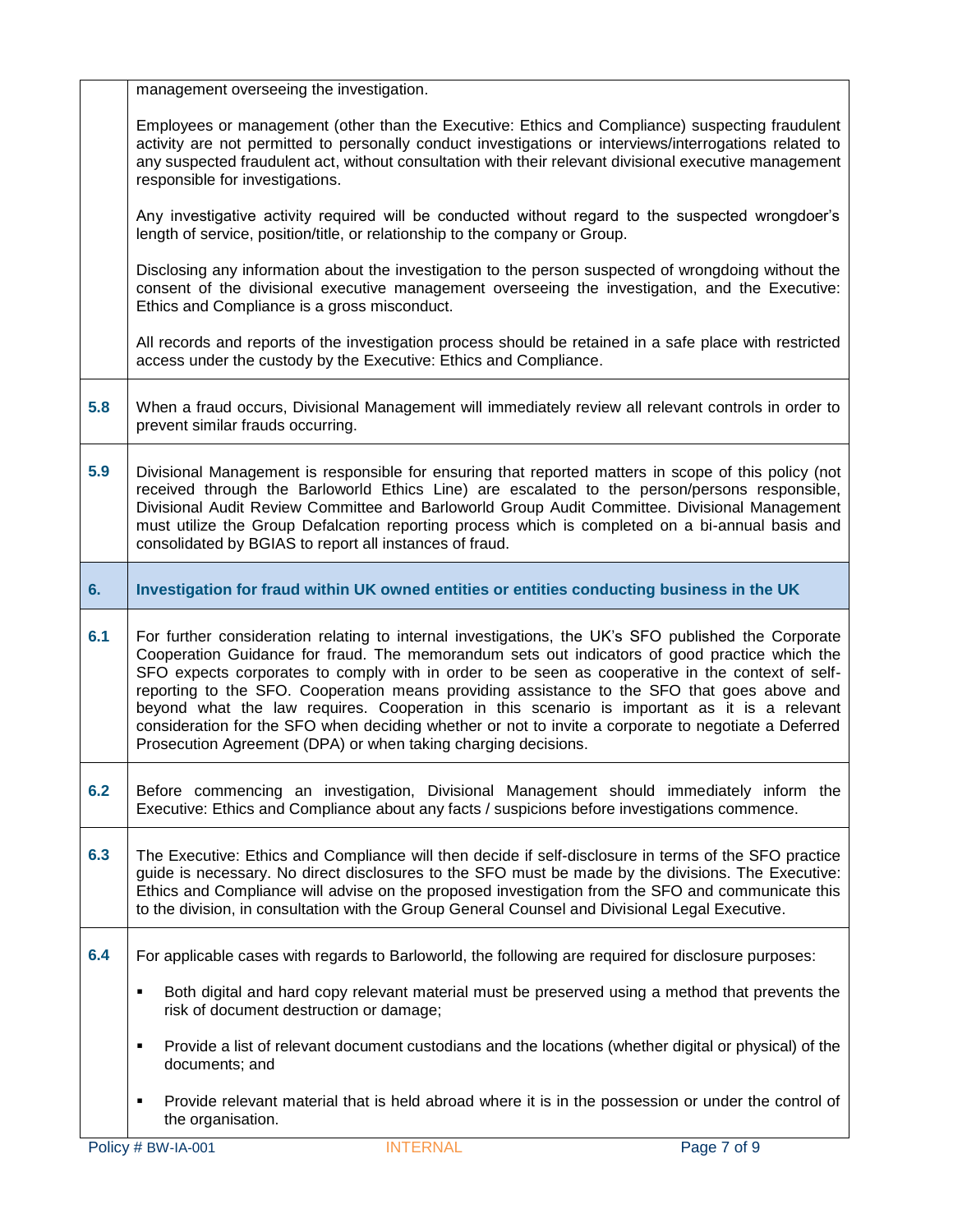|     | Further<br>guidance<br>found at<br>the<br>following<br>address:<br>be<br>can<br>web<br>https://www.sfo.gov.uk/publications/guidance-policy-and-protocols/sfo-operational-handbook/                                                                                                                |  |  |
|-----|---------------------------------------------------------------------------------------------------------------------------------------------------------------------------------------------------------------------------------------------------------------------------------------------------|--|--|
| 7.  | <b>Recovery and mitigation</b>                                                                                                                                                                                                                                                                    |  |  |
| 7.1 | Employees who commit fraud are in material breach of the contract of employment amounting to<br>gross misconduct; and will be subjected to appropriate disciplinary action, in accordance with HC<br>policies. Barloworld will pursue all appropriate action to the full extent available in law. |  |  |
| 7.2 | The Group retains the full discretion to pursue full recovery of, including but not limited to, the<br>wrongfully obtained assets from fraudsters.                                                                                                                                                |  |  |
| 8.  | <b>Disclosure to Third Parties</b>                                                                                                                                                                                                                                                                |  |  |
| 8.1 | The Executive: Ethics and Compliance, where applicable, will be responsible for any necessary<br>disclosures to any third parties as required by the laws or regulations of any country in which the<br>Group operates for substantiated cases of fraud.                                          |  |  |
| 8.2 | Barloworld employees may not make official statements on behalf of Barloworld, unless they are duly<br>authorised to do so.                                                                                                                                                                       |  |  |

### <span id="page-7-0"></span>**COMMUNICATION**

This Policy should be communicated to all employees.

Communication and training for new and existing employees must be included in annual training plans for antibribery and corruption as appropriate. Training content should be refreshed periodically so that it remains current and relevant.

Training records must be maintained as evidence of completion of training and these records should be monitored and included in reports to divisional executive management at least annually.

#### <span id="page-7-1"></span>**RELATED DOCUMENTS**

The following policies/ documents are related and should be read in conjunction with this Policy:

- The Barloworld Worldwide Code of Conduct
- The Barloworld Anti-Bribery and Corruption policy
- The Barloworld Gifts and Hospitality policy
- The Barloworld Group Social Media policy
- The Barloworld Group Acceptable Use policy
- The Barloworld Risk Management Policy
- The Barloworld Risk Management Plan
- The Group Whistleblowing Policy
- <span id="page-7-2"></span>The UK's Serious Fraud Office (SFO) the Corporate Cooperation Guidance.

#### **BREACH OF POLICY**

Failure to comply with this Policy could amount to gross misconduct, a material breach of the contract of employment, disciplinary action in line with the applicable Barloworld disciplinary codes, and fines or penalties in terms of applicable laws.